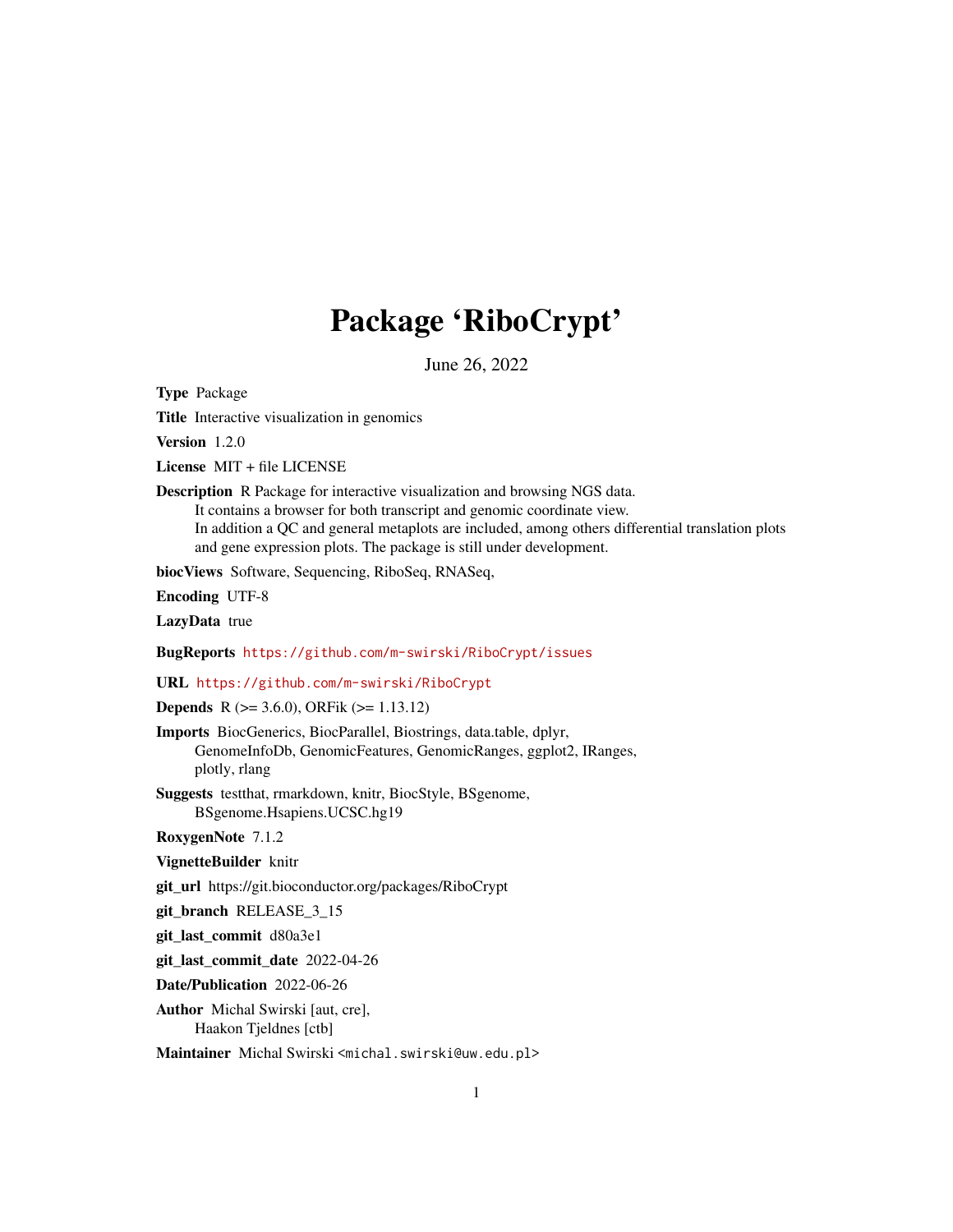### <span id="page-1-0"></span>R topics documented:

| Index | $\bullet$ |  |
|-------|-----------|--|
|       |           |  |
|       |           |  |
|       |           |  |
|       |           |  |

multiOmicsPlot\_animate

*Multi-omics animation using list input*

#### Description

The animation will move with a play butten, there is 1 transition per library given.

#### Usage

```
multiOmicsPlot_animate(
  target_range,
 annotation = target_range,
 reference_sequence,
 reads,
 withFrames = NULL,
 colors = NULL,
 kmers = NULL,
 kmers_type = c("mean", "sum")[1],ylabels = NULL,
 proportions = NULL,
 width = NULL,height = NULL,plot_name = "default",
 plot_title = NULL,
 display_sequence = FALSE,
 annotation_names = NULL,
 start_codons = "ATG",
  stop_codons = c("TAA", "TAG", "TGA"),
  custom_motif = NULL
)
```
#### Arguments

| target_range       | the whole region to visualize, a GRangesList or GRanges object                                       |
|--------------------|------------------------------------------------------------------------------------------------------|
| annotation         | the whole annotation which your target region is a subset, a GRangesList or<br><b>GRanges object</b> |
| reference_sequence |                                                                                                      |
|                    |                                                                                                      |

the genome reference, a [FaFile](#page-0-0) or [FaFile](#page-0-0) convertible object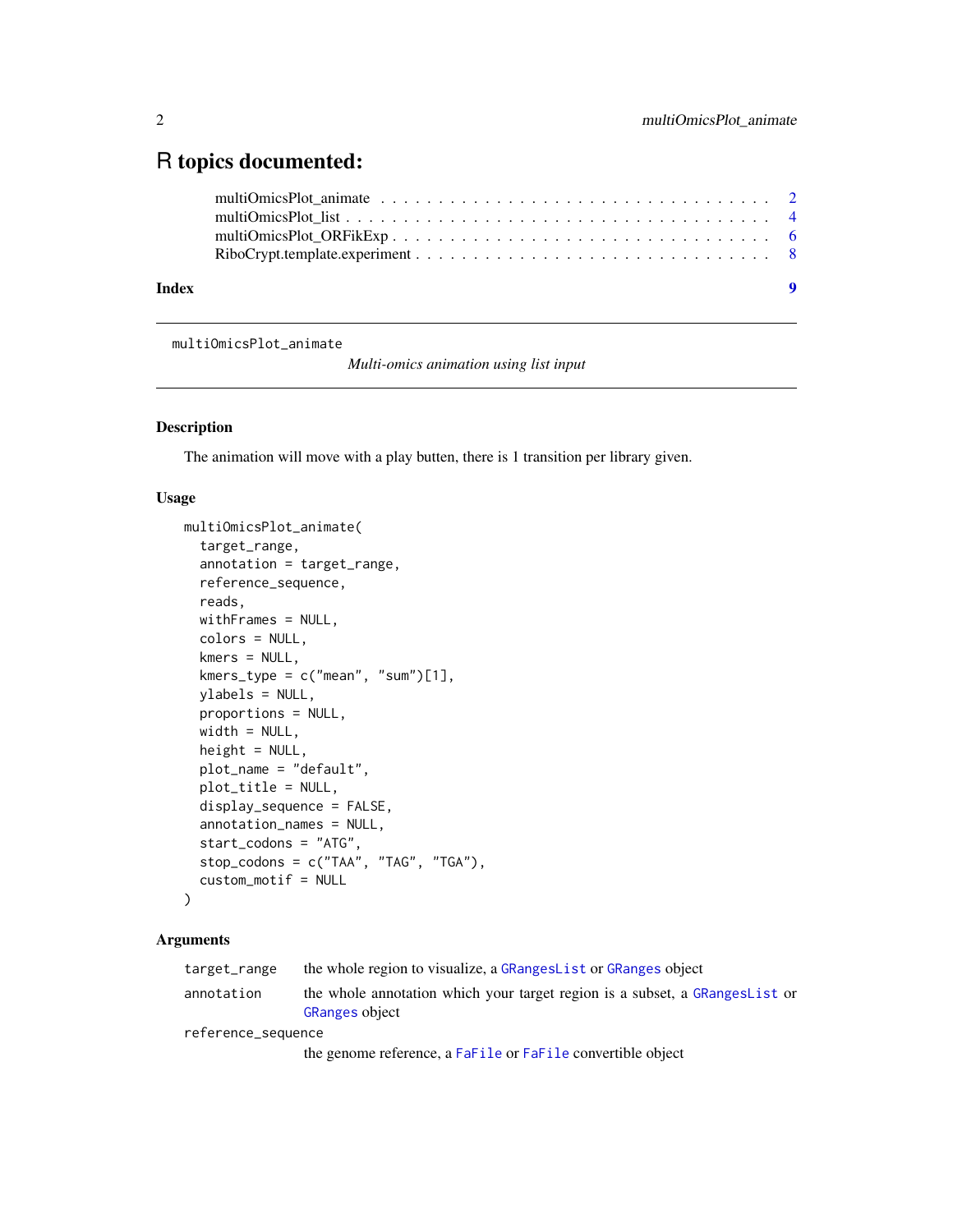| reads            | the NGS libraries, as a list of GRanges with or without score column for repli-<br>cates.                                                                                                                                             |
|------------------|---------------------------------------------------------------------------------------------------------------------------------------------------------------------------------------------------------------------------------------|
| withFrames       | a logical vector, default NULL. Alternative: a length 1 or same length as list<br>length of "reads" argument.                                                                                                                         |
| colors           | character, default NULL (automatic colouring). If "withFrames" argument is<br>TRUE, colors are set to to c("red", "green", "blue") for the 3 frames. Alternative:<br>Character vector of length 1 or length of "reads" list argument. |
| kmers            | numeric (integer), bin positions into kmers.                                                                                                                                                                                          |
| kmers_type       | character, function used for kmers sliding window. default: "mean", alternative:<br>"sum"                                                                                                                                             |
| ylabels          | character, default NULL. Name of libraries in "reads" list arugment.                                                                                                                                                                  |
| proportions      | numeric, default NULL. Width of plot.                                                                                                                                                                                                 |
| width            | numeric, default NULL. Width of plot.                                                                                                                                                                                                 |
| height           | numeric, default NULL. Height of plot.                                                                                                                                                                                                |
| plot_name        | = character, default "default" (will create name from target_range name). Alter-<br>native: custom name for region.                                                                                                                   |
| plot_title       | character, default NULL. A title for plot.                                                                                                                                                                                            |
| display_sequence |                                                                                                                                                                                                                                       |
|                  | logical, default FALSE. If TRUE, display nucleotide sequence in plot.                                                                                                                                                                 |
| annotation_names |                                                                                                                                                                                                                                       |
|                  | character, default NULL. Alternative naming for annotation.                                                                                                                                                                           |
| start_codons     | character vector, default "ATG"                                                                                                                                                                                                       |
| stop_codons      | character vector, default c("TAA", "TAG", "TGA")                                                                                                                                                                                      |
| custom motif     | character vector, default NULL.                                                                                                                                                                                                       |

#### Value

the plot object

```
library(ORFik)
df <- ORFik.template.experiment()[3,] #Use third library in experiment only
if (requireNamespace("BSgenome.Hsapiens.UCSC.hg19")) {
  cds <- loadRegion(df, "cds")
  multiOmicsPlot_ORFikExp(extendLeaders(extendTrailers(cds[1], 30), 30), df = df,
                       reference_sequence = BSgenome.Hsapiens.UCSC.hg19::Hsapiens,
                       frames_type = "columns")
}
```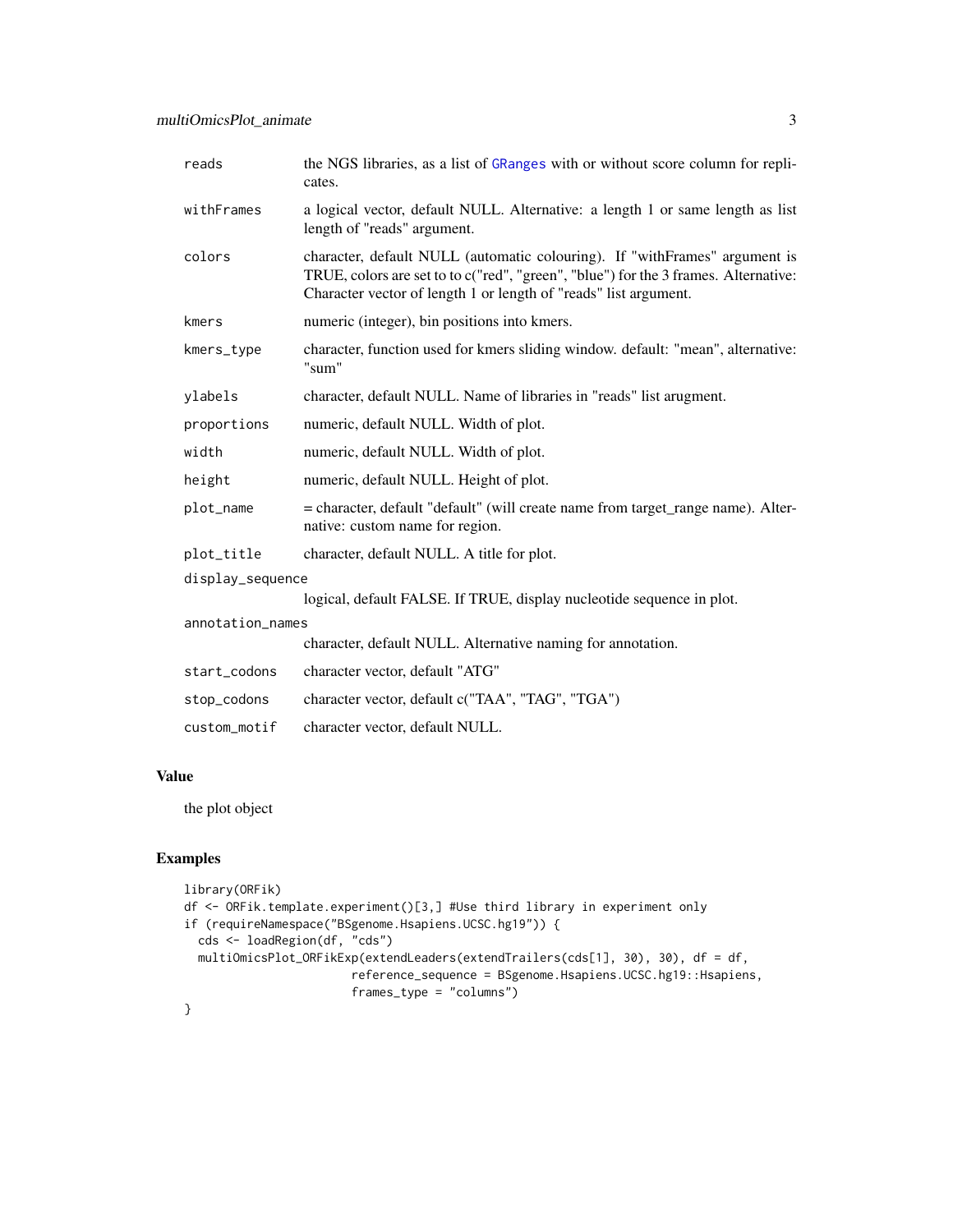<span id="page-3-0"></span>multiOmicsPlot\_list *Multi-omics plot using list input*

#### Description

Customizable html plots for visualizing genomic data.

#### Usage

```
multiOmicsPlot_list(
  target_range,
  annotation = target_range,
  reference_sequence,
  reads,
 withFrames = NULL,
  frames_type = "lines",
  colors = NULL,
  kmers = NULL,
 kmers_type = c("mean", "sum")[1],ylabels = NULL,
  proportions = NULL,
 width = NULL,
  height = NULL,plot_name = "default",
 plot_title = NULL,
  display_sequence = FALSE,
  annotation_names = NULL,
  start_codons = "ATG",
  stop_codons = c("TAA", "TAG", "TGA"),
  custom_motif = NULL,
 BPPARAM = bpparam()
)
```
#### Arguments

| target_range       | the whole region to visualize, a GRangesList or GRanges object                                                |
|--------------------|---------------------------------------------------------------------------------------------------------------|
| annotation         | the whole annotation which your target region is a subset, a GRangesList or<br><b>GRanges object</b>          |
| reference_sequence |                                                                                                               |
|                    | the genome reference, a FaFile or FaFile convertible object                                                   |
| reads              | the NGS libraries, as a list of GRanges with or without score column for repli-<br>cates.                     |
| withFrames         | a logical vector, default NULL. Alternative: a length 1 or same length as list<br>length of "reads" argument. |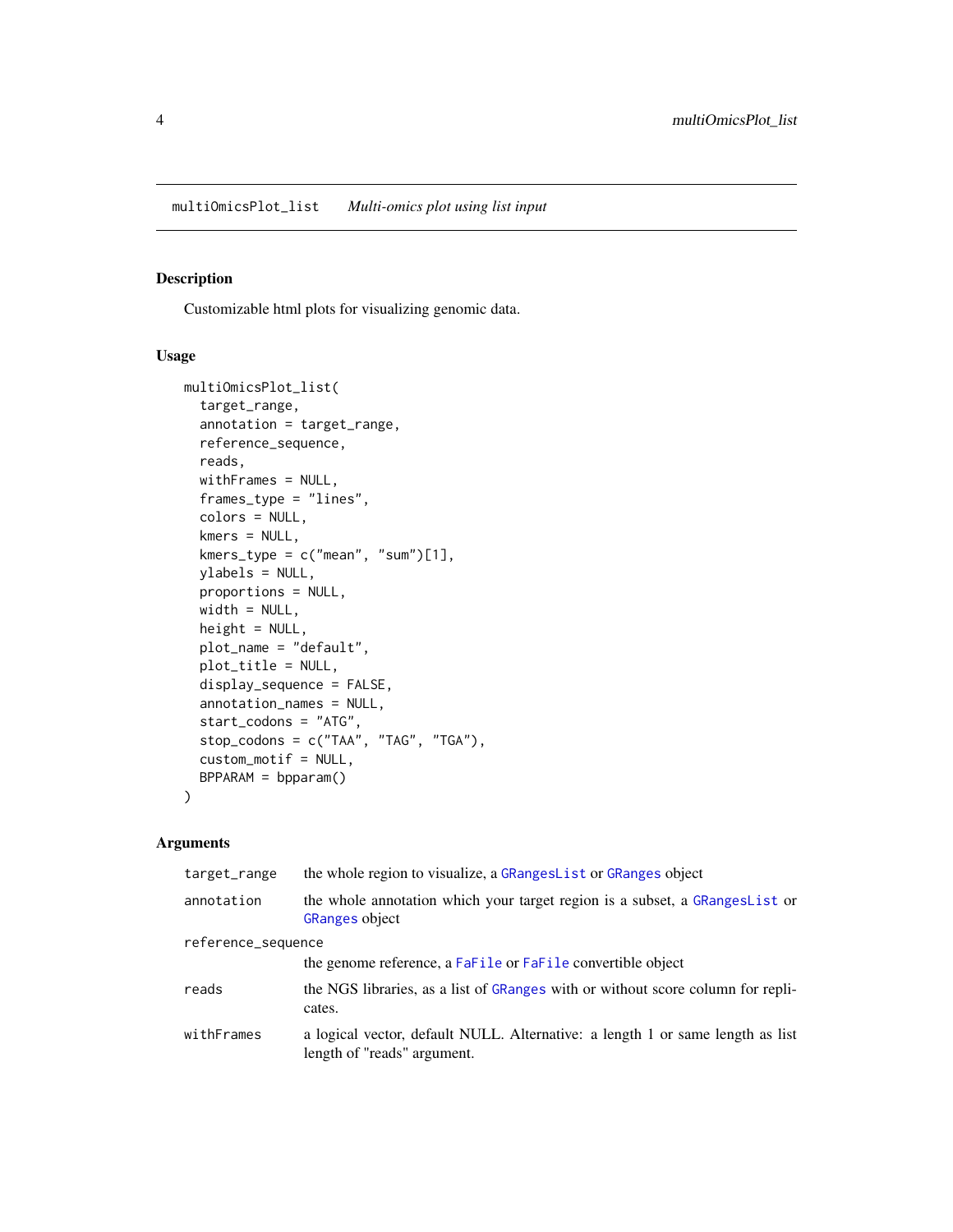| frames_type      | character, default "lines". Alternative:<br>- columns                                                                                                                                                                                 |
|------------------|---------------------------------------------------------------------------------------------------------------------------------------------------------------------------------------------------------------------------------------|
|                  | - stacks                                                                                                                                                                                                                              |
|                  | - area                                                                                                                                                                                                                                |
| colors           | character, default NULL (automatic colouring). If "withFrames" argument is<br>TRUE, colors are set to to c("red", "green", "blue") for the 3 frames. Alternative:<br>Character vector of length 1 or length of "reads" list argument. |
| kmers            | numeric (integer), bin positions into kmers.                                                                                                                                                                                          |
| kmers_type       | character, function used for kmers sliding window. default: "mean", alternative:<br>"sum"                                                                                                                                             |
| ylabels          | character, default NULL. Name of libraries in "reads" list arugment.                                                                                                                                                                  |
| proportions      | numeric, default NULL. Width of plot.                                                                                                                                                                                                 |
| width            | numeric, default NULL. Width of plot.                                                                                                                                                                                                 |
| height           | numeric, default NULL. Height of plot.                                                                                                                                                                                                |
| plot_name        | = character, default "default" (will create name from target_range name). Alter-<br>native: custom name for region.                                                                                                                   |
| plot_title       | character, default NULL. A title for plot.                                                                                                                                                                                            |
| display_sequence |                                                                                                                                                                                                                                       |
|                  | logical, default FALSE. If TRUE, display nucleotide sequence in plot.                                                                                                                                                                 |
| annotation_names |                                                                                                                                                                                                                                       |
|                  | character, default NULL. Alternative naming for annotation.                                                                                                                                                                           |
| start_codons     | character vector, default "ATG"                                                                                                                                                                                                       |
| stop_codons      | character vector, default c("TAA", "TAG", "TGA")                                                                                                                                                                                      |
| custom_motif     | character vector, default NULL.                                                                                                                                                                                                       |
| <b>BPPARAM</b>   | how many cores/threads to use? default: BiocParallel: : bpparam(). To see<br>number of threads used, do BiocParallel:: bpparam()\$workers. You can<br>also add a time remaining bar, for a more detailed pipeline.                    |

#### Value

the plot object

```
library(ORFik)
df <- ORFik.template.experiment()[3,] #Use third library in experiment only
if (requireNamespace("BSgenome.Hsapiens.UCSC.hg19")) {
 cds <- loadRegion(df, "cds")
 multiOmicsPlot_ORFikExp(extendLeaders(extendTrailers(cds[1], 30), 30), df = df,
                       reference_sequence = BSgenome.Hsapiens.UCSC.hg19::Hsapiens,
                       frames_type = "columns")
}
```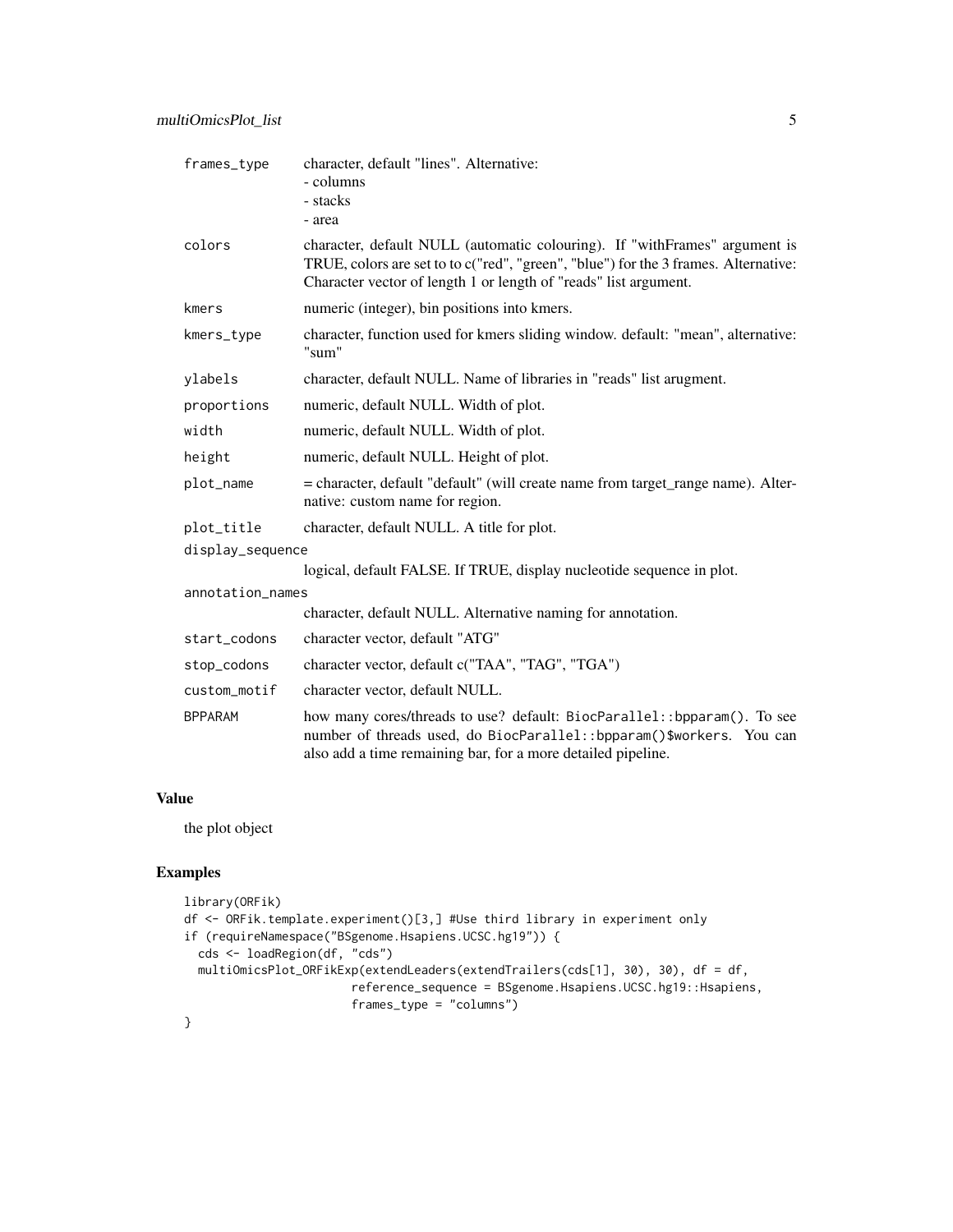```
multiOmicsPlot_ORFikExp
```
*Multi-omics plot using ORFik experiment input*

#### Description

Customizable html plots for visualizing genomic data.

#### Usage

```
multiOmicsPlot_ORFikExp(
  target_range,
  annotation = target_range,
  df,
  reference_sequence = findFa(df),
 reads = outputLibs(df, type = "pshifted", output.mode = "envirlist", naming = "full"),
 withFrames = libraryTypes(df, uniqueTypes = FALSE) %in% c("RFP", "RPF", "LSU"),
  frames_type = "lines",
  colors = NULL,
  kmers = NULL,kmers_type = c("mean", "sum")[1],
  ylabels = bamVarName(df),
  proportions = NULL,
  width = NULL,height = NULL,plot_name = "default",
  plot_title = NULL,
  display_sequence = FALSE,
  annotation_names = NULL,
  start_codons = "ATG",
  stop\_codons = c("TAA", "TAG", "TGA"),
  custom_motif = NULL,
  BPPARAM = bpparam()
)
```
#### Arguments

| target_range       | the whole region to visualize, a GRangesList or GRanges object                                                              |
|--------------------|-----------------------------------------------------------------------------------------------------------------------------|
| annotation         | the whole annotation which your target region is a subset, a GRangesList or<br><b>GRanges object</b>                        |
| df                 | an ORFik experiment or a list containing ORFik experiments. Usually a list<br>when you have split Ribo-seq and RNA-seq etc. |
| reference_sequence |                                                                                                                             |

the genome reference, default ORFik::findFa(df)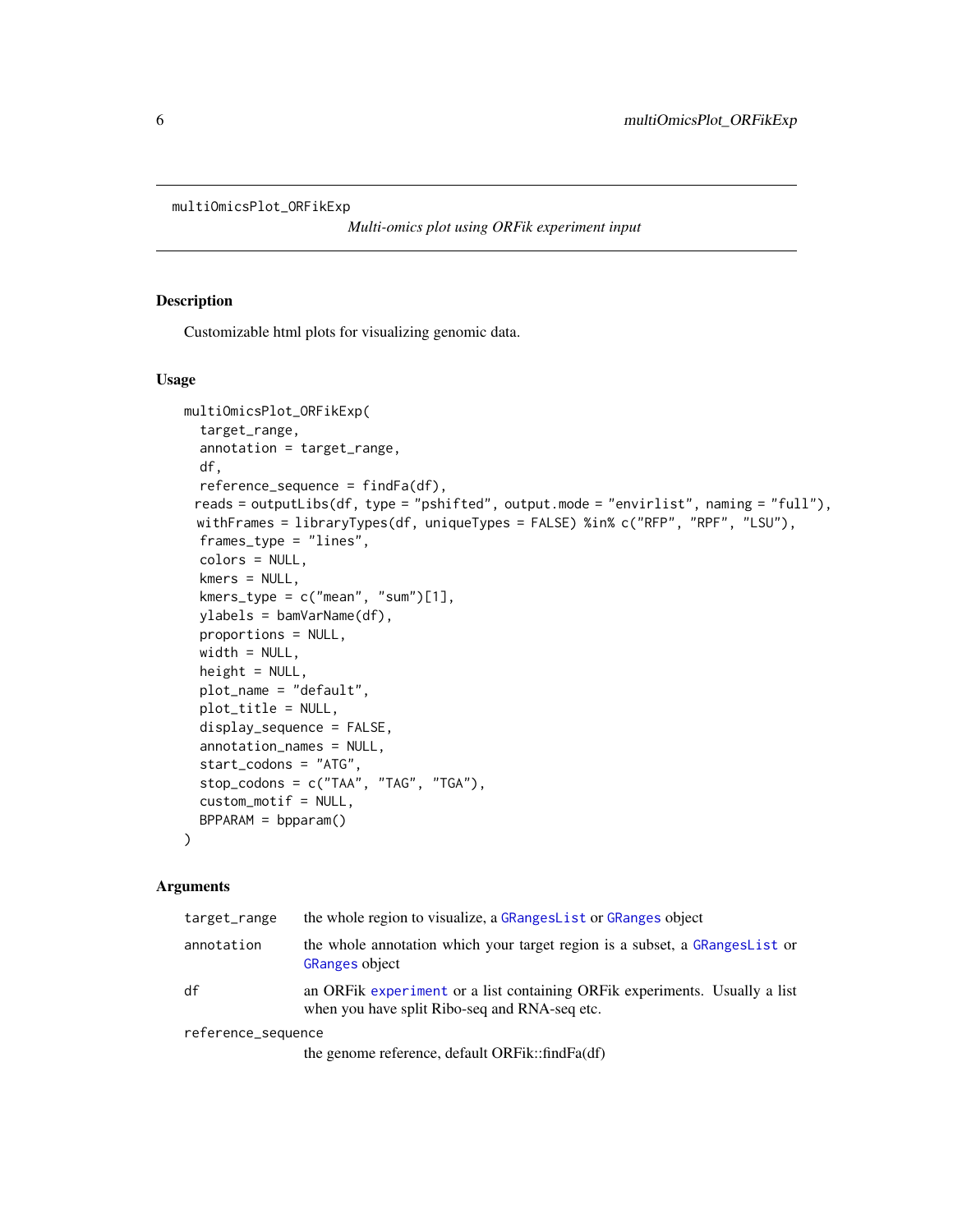<span id="page-6-0"></span>

| reads            | the NGS libraries, as a list of GRanges with or without score column for repli-<br>cates. Default: outputLibs(df, type = "pshifted", output.mode = "envirlist",<br>$naming = "full")$                                                 |
|------------------|---------------------------------------------------------------------------------------------------------------------------------------------------------------------------------------------------------------------------------------|
| withFrames       | a logical vector, default libraryTypes(df, uniqueTypes = FALSE) %in% c("RFP",<br>"RPF", "LSU") Alternative: a length 1 or same length as list length of "reads"<br>argument.                                                          |
| frames_type      | character, default "lines". Alternative:<br>- columns<br>- stacks<br>- area                                                                                                                                                           |
| colors           | character, default NULL (automatic colouring). If "withFrames" argument is<br>TRUE, colors are set to to c("red", "green", "blue") for the 3 frames. Alternative:<br>Character vector of length 1 or length of "reads" list argument. |
| kmers            | numeric (integer), bin positions into kmers.                                                                                                                                                                                          |
| kmers_type       | character, function used for kmers sliding window. default: "mean", alternative:<br>"sum"                                                                                                                                             |
| ylabels          | character, default bamVarName(df). Name of libraries in "reads" list argument.                                                                                                                                                        |
| proportions      | numeric, default NULL. Width of plot.                                                                                                                                                                                                 |
| width            | numeric, default NULL. Width of plot.                                                                                                                                                                                                 |
| height           | numeric, default NULL. Height of plot.                                                                                                                                                                                                |
| plot_name        | character, default "default" (will create name from target_range name). Alterna-<br>tive: custom name for region.                                                                                                                     |
| plot_title       | character, default NULL. A title for plot.                                                                                                                                                                                            |
| display_sequence |                                                                                                                                                                                                                                       |
|                  | logical, default FALSE. If TRUE, display nucleotide sequence in plot.                                                                                                                                                                 |
| annotation_names |                                                                                                                                                                                                                                       |
|                  | character, default NULL. Alternative naming for annotation.                                                                                                                                                                           |
| start_codons     | character vector, default "ATG"                                                                                                                                                                                                       |
| stop_codons      | character vector, default c("TAA", "TAG", "TGA")                                                                                                                                                                                      |
| custom_motif     | character vector, default NULL.                                                                                                                                                                                                       |
| <b>BPPARAM</b>   | how many cores/threads to use? default: BiocParallel:: bpparam(). To see<br>number of threads used, do BiocParallel: : bpparam()\$workers. You can<br>also add a time remaining bar, for a more detailed pipeline.                    |

#### Value

the plot object

```
library(ORFik)
```

```
df <- ORFik.template.experiment()[3,] #Use third library in experiment only
if (requireNamespace("BSgenome.Hsapiens.UCSC.hg19")) {
```

```
cds <- loadRegion(df, "cds")
```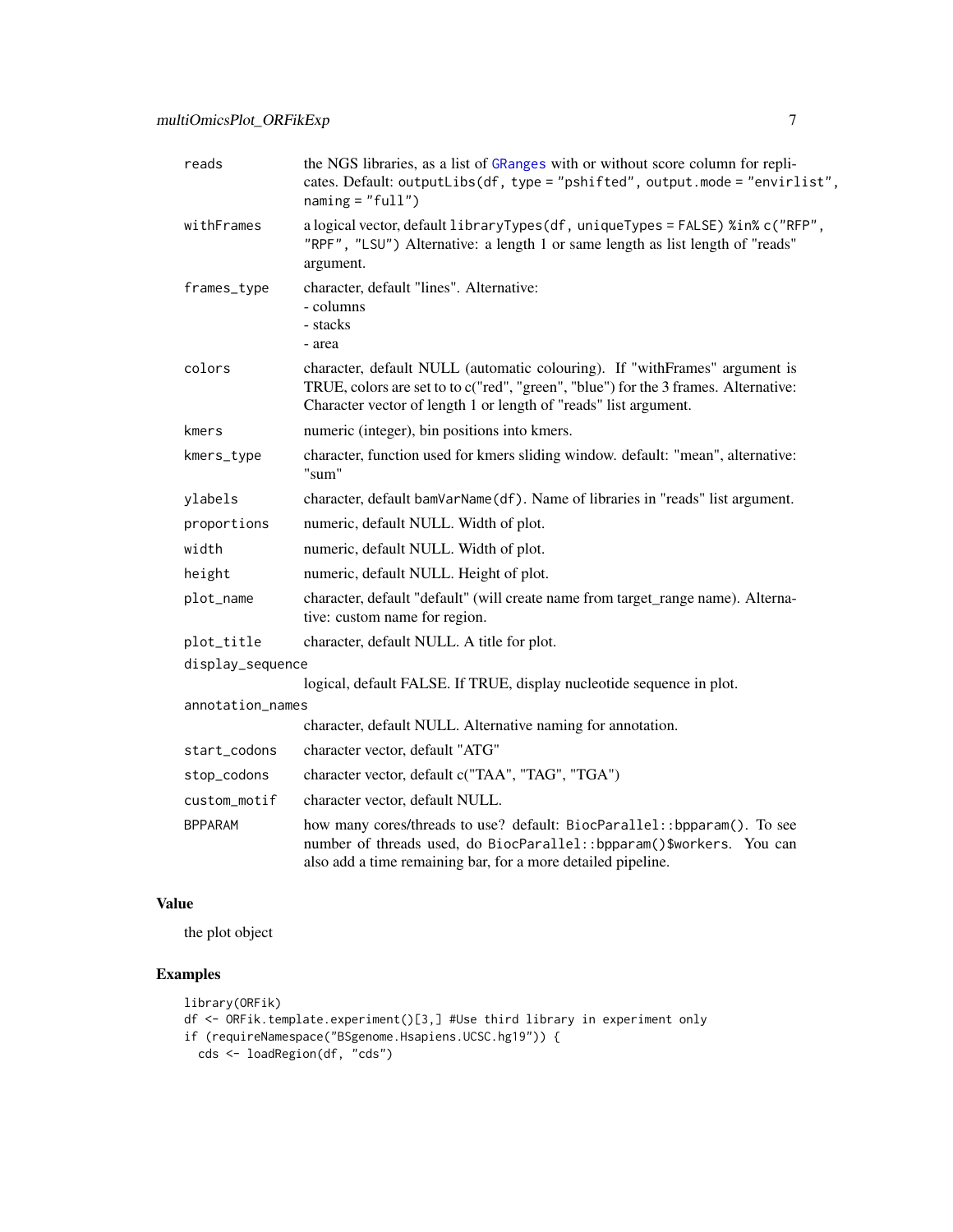```
multiOmicsPlot_ORFikExp(extendLeaders(extendTrailers(cds[1], 30), 30), df = df,
                      reference_sequence = BSgenome.Hsapiens.UCSC.hg19::Hsapiens,
                      frames_type = "columns")
```
}

RiboCrypt.template.experiment

*An ORFik experiment to see how it looks*

#### Description

Toy-data created to resemble human genes: Number of genes: 6 Ribo-seq: 2 libraries RNA-seq: 2 libraries CAGE: 1 library PAS (poly-A): 1 library

#### Usage

RiboCrypt.template.experiment(as.temp = FALSE)

#### Arguments

as.temp logical, default FALSE, load as ORFik experiment. If TRUE, loads as data.frame template of the experiment.

#### Value

an ORFik experiment

```
ORFik.template.experiment()
```
<span id="page-7-0"></span>